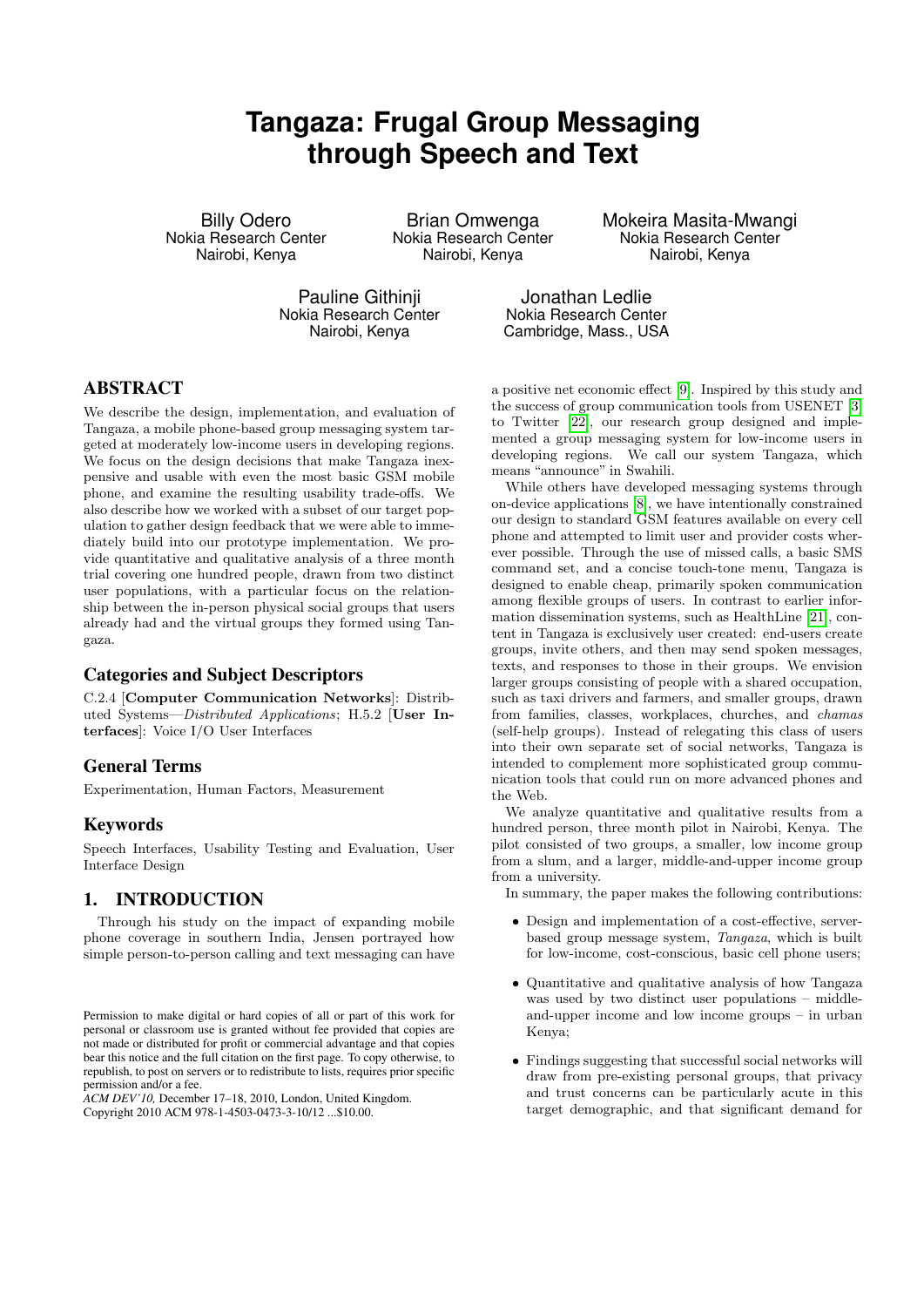<span id="page-1-1"></span>

| -0                    | っ           |                                                 |
|-----------------------|-------------|-------------------------------------------------|
| Create                | A send:     | create testgroup 2                              |
|                       | A recv:     | OK. Created the public                          |
|                       |             | group testgroup,                                |
|                       |             | assigned key 2.                                 |
| Join                  | A send:     | invite testgroup<br>0722981234 0719115678       |
|                       |             |                                                 |
|                       | B,C recv:   | A invited you to the                            |
|                       |             | testgroup group.                                |
|                       |             | Reply: join testgroup.                          |
|                       | B,C send:   | join testgroup                                  |
|                       | A recv:     | A new user B<0722981234>                        |
|                       |             | has joined testgroup                            |
| $\operatorname{Text}$ | A send:     | <b>Ctestgroup Meeting is at</b><br>6pm tomorrow |
|                       | B,C recv:   | Meeting is at 6pm                               |
|                       |             | tomorrow A@testgroup                            |
| Tangazo               | B calls:    | <i>Selects key 2, Records</i> "Poa,             |
|                       |             | was great to see you both!"                     |
|                       | A,C alerted | Each observes existence                         |
|                       | via flash:  | of new tangazo                                  |
|                       | A,C call:   | Each listens to B's message                     |

Figure 1: Tangazo and Text Example

group communication tools, such as Tangaza, exists in developing regions.

In the next section, we provide a high-level overview of how Tangaza functions from a user's perspective. We review related work in Section [2.](#page-1-0) In Section [3,](#page-2-0) we cover our design goals and how we actively involved users in the design process. We describe our implementation in Section [4.](#page-4-0) In Section [5,](#page-5-0) we examine how Tangaza was used by two user groups through qualitative surveys and quantitative log analysis. In Section [6,](#page-8-1) we describe future work and conclude in Section [7.](#page-8-2)

# 1.1 System Overview

Tangaza is a social networking service that makes use of SMS and voice to enable low-cost group communication. Users can create and manage their groups and invite others to join. After a group is formed, members can then text and send spoken updates to each other. Through sets of SMS-based commands users can create both public and private groups, giving them the flexibility to decide who can or cannot be members. After a message is sent, the members of the group are notified about the existence of a new message via a "flash," i.e. missed call, or a text.

To better understand Tangaza's design and implementation, we first give an overview of how users create and join groups and send each other spoken and text messages with only a basic mobile phone as a requirement. Figure [1](#page-1-1) shows the process of a person A creating a group and then inviting two other people B and C. After they accept the invitation, A sends the group a text message, which is delivered to both B and C. Illustrating a common use of Tangaza, the message sets up a meeting time for group members. After the meeting, person B sends a spoken message, or tangazo, to the group. Tangaza flashes A and C, notifying them of the new tangazo, which they call in and listen to.

While the example shows the people as having called Tan-

gaza directly – bearing the expense themselves – Tangaza limits end-user costs and increases usage by allowing users to flash it, which results in a call-back from the interactive voice response system (IVR). This mimics a common mechanism in developing regions in which people regularly communicate through missed calls [\[7\]](#page-9-4). We use only the most common meaning of a missed call, or "flash": call me back.

As the example shows, Tangaza is used exclusively through texting and calling: no software is installed on the user's phone. We discuss how we came to this decision, its advantages, and other design choices in Section [3.](#page-2-0)

# <span id="page-1-0"></span>2. RELATED WORK

The design of Tangaza can be considered in juxtaposition to several messaging alternatives.

## 2.1 mPhone

mPhone, from Heimerl et al., makes a compelling economic argument for sending spoken messages when network utilization is low, e.g. at night, and, therefore, cheap [\[8\]](#page-9-2). Their asynchronous messages mask network outages, unlike Tangaza, which requires a working network connection. mPhone requires messaging software to be installed on mobile devices, which limits its ease of distribution. In addition, several participants in our study commented positively on the immediacy of Tangaza's notifications (others did not like continued notifications). As we discuss below, Tangaza could complement on-device messaging tools, including mPhone.

## 2.2 BubbleTalk

BubbleTalk is a commercial server-based spoken messaging service that is popular in India [\[2\]](#page-8-3). Through mobile operator integration, users record messages and text notifications for free, but must pay to listen to messages. Unlike Tangaza, BubbleTalk only allows one-to-one or one-to-many messages; there is no group communication facility. Instead of flashing users when they have a new voice message, BubbleTalk sends them a text message. As we discuss in Section [5.5.1,](#page-7-0) this provides more information at an increase in cost, which is either borne by the system operator or passed on to users.

#### 2.3 Semeni

Semeni is a mobile operator-run group text-message service in Kenya [\[20\]](#page-9-5). It uses USSD to manage and send messages, which are then received via SMS. This is simpler than Tangaza, because users do not need to remember a group number. While operating USSD services are subject to high fees, they may provide a preferable, more interactive, user experience for group management. Similar to how our users allocated their groups, Semeni divides groups into friends, family, church, chama, and work.

#### 2.4 Voicemail

Mobile network operators often provide voicemail as part of a calling plan. Voicemail allows messages to be stored for later retrieval in case the recipient cannot or does not answer a call. Users typically navigate voicemail menus through a touch-tone-based interface. Despite the existence of voicemail in Kenya, mailboxes are not active by default and, based on anedotal reports, few people switch them on.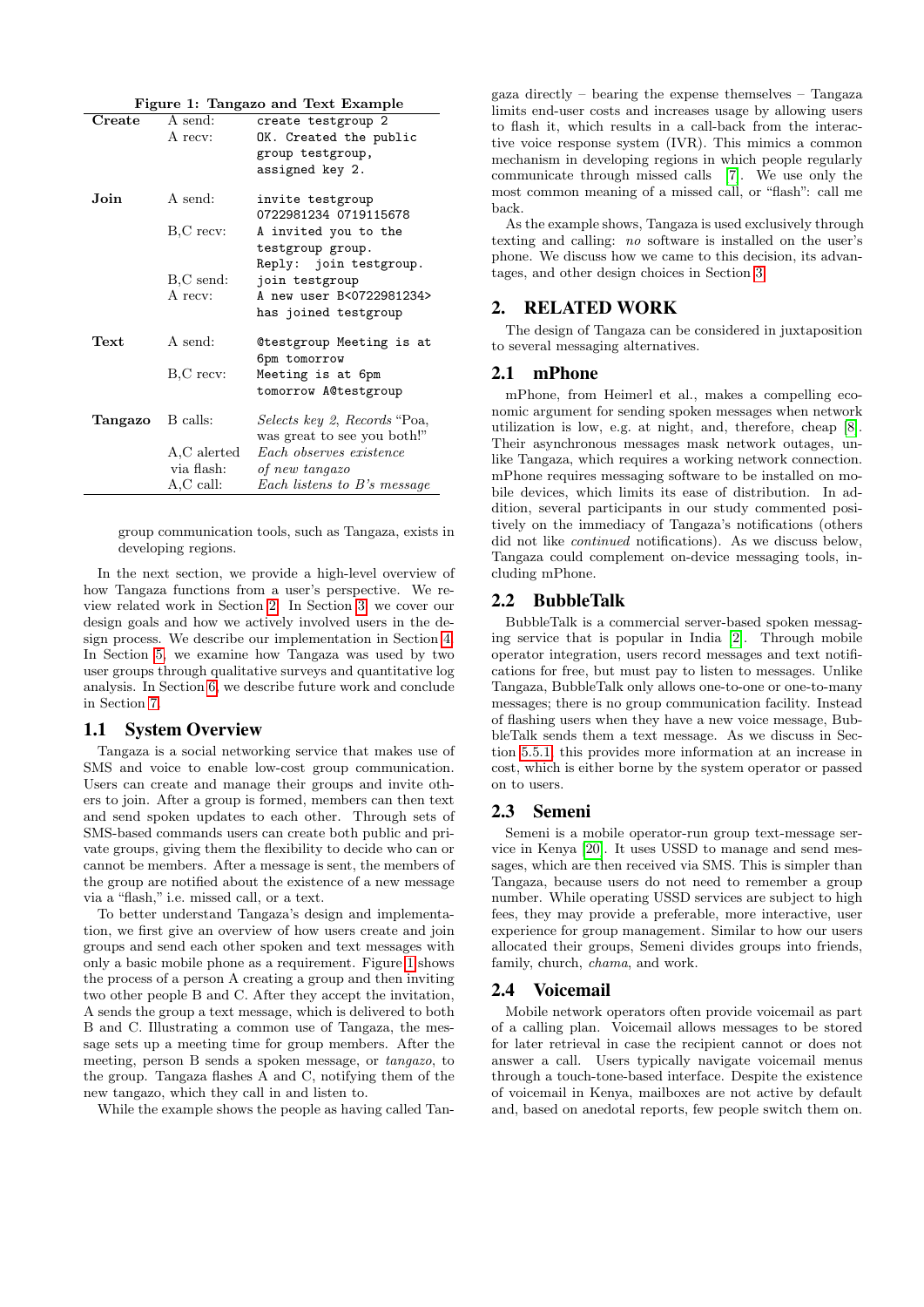We are not aware of surveys on voicemail usage in other African countries. If Tangaza were deployed in countries where operator-provided voicemail was widely deployed and understood, it would be possible to inject tangazos into the existing voicemail delivery system. While replying and forwarding would generally be new concepts, using existing voicemail systems would likely alleviate some user interface issues, as users would already be familiar with much of the interface.

# <span id="page-2-0"></span>3. DESIGN

The primary driver for design decisions we made about Tangaza was cost to the end-user. Low income users in developing regions – our target population – are extremely price sensitive and make savvy choices to keep their own costs low when using any service. Of course, Tangaza cannot be a giveaway – this would not be sustainable. We describe how a provider's costs are kept low as well.

We describe the main environmental factors that guided and constrained our design  $(\S$  [3.1\)](#page-2-1), how we involved users in the design process  $(\S 3.2)$  $(\S 3.2)$ , and the main features of the current prototype (§ [3.3\)](#page-3-0).

## <span id="page-2-1"></span>3.1 Design Considerations

While media reports play up mobile phone penetration in many developing regions, the vast majority of legacy phones only have the most basic GSM functionality – calling, SMS, and USSD – a trend that is likely to continue. For example, currently in Kenya, while 54% of people own a mobile phone and many more have access to one, only 6% have a 3G "smart" phone [\[17\]](#page-9-6). Forecasts suggest these percentages will remain fairly static through at least 2013, with 2.5G only becoming a majority in 2014 [\[17\]](#page-9-6). With more than 30% of phones remaining basic GSM phones by the end of this time frame, it makes sense to design services that incorporate these users from the beginning and to consider how any service might work with both these users and ones with fancier phones.

Given this technical constraint and given our desire to make a broadly usable service, we focused our design space on what our target users' devices could actually do. We would not argue that a more graphical or tactile or speech recognition-based interface would provide an equivalent experience – in fact, these would most likely be superior – but that, to make group communication truly broadly available, using only these basic GSM capabilities is a requirement. But selecting these lowest-common-denominator channels should not preclude development of alternative, more advanced group communication tools. On the contrary, we see Tangaza as a stripped-down social networking tool that would explicitly interconnect with iconographic or, perhaps, web-based clients, running on more advanced phones.

Constraining the design to SMS, standard voice calls, and other GSM technologies has many advantages, including:

- Users are already familiar with these technologies, including keyword-based SMS services [\[11\]](#page-9-7).
- Users do not need to buy a new phone.
- Users are already familiar with their local mobile cost structure and plans: every user in the low-income group knew exactly how much mobile credit he or she had when we asked at the beginning of the trial.
- Because of the broad access to basic phones, the system is easy to deploy widely and could enjoy network effects, where it becomes more useful the more users it has.
- More pragmatically, the design integrates with any mobile operator and would arguably increase usage and their key financial metric: average revenue per user.
- Selecting these technologies enables a server-side design, which simplifies improvements and upgrades: e.g. adding prompts in new languages becomes trivial.

However, negatives clearly exist if only using these capabilities. Medhi et al. showed improved completion rates with a spoken user interface and, in particular, with a graphical UI [\[12\]](#page-9-8). Other drawbacks include the lack of exposure to newer technologies, exemplified by visual and web tools, and costs that are at the whim of the mobile operator. Integrating Tangaza's users and groups with a more feature-rich tool designed for advanced phones and networks might also be challenging. However, we believe that the potential exists for economic benefit from group communication, but only if this capability is widely available.

#### <span id="page-2-2"></span>3.2 Design Process

Our internal design and prototyping of Tangaza involved several iterations. In particular, our initial, internal designs did not use text messages at all. Instead, both group management and tangazos were conducted through an IVR; some initial designs used speech recognition, some keypadbased input, and some a combination. For example, a user could pre-record a name for a group and then look up this name during a later call. This combination, however, had complicated menus and proved cumbersome and error-prone. As a result, the system was split into SMS and IVR components, with group management tasks ("control" tasks) shifting to SMS and with listening and sending of spoken updates as the sole tasks for the IVR. We also removed speech recognition entirely from the IVR because, as others have shown, the resulting ambiguities and mistakes tended to frustrate users, particularly in noisy environments [\[5,](#page-8-4) [15\]](#page-9-9). Individual group naming was also confusing because people often supplied different names for the same group.

After releasing Tangaza externally to our test users, we continued to refine the user interface based on their active feedback, relying on Participatory Design techniques [\[4\]](#page-8-5). Through videotaped interviews with groups of participants early in trials and through on-going contact with the groups [\[19\]](#page-9-10), we learned about several aspects that users found confusing and about their privacy concerns. We also received active confirmation that a primarily spoken-message group communication mechanism like Tangaza would be useful to them socially and commercially. Several members of our group speak Swahili and Sheng, a local English and Swahili patois; we communicated in these languages during the feedback process.

We drew early feedback mainly from technologically-savvy "key informants" from both our poor and moderate-income populations [\[13\]](#page-9-11). In response, we refined the invite/join protocol to be more informative at the expense of more messages (and therefore less frugal). In our original version, no message was sent to the inviter when the invitee accepted an invitation. Users told us that they assumed they would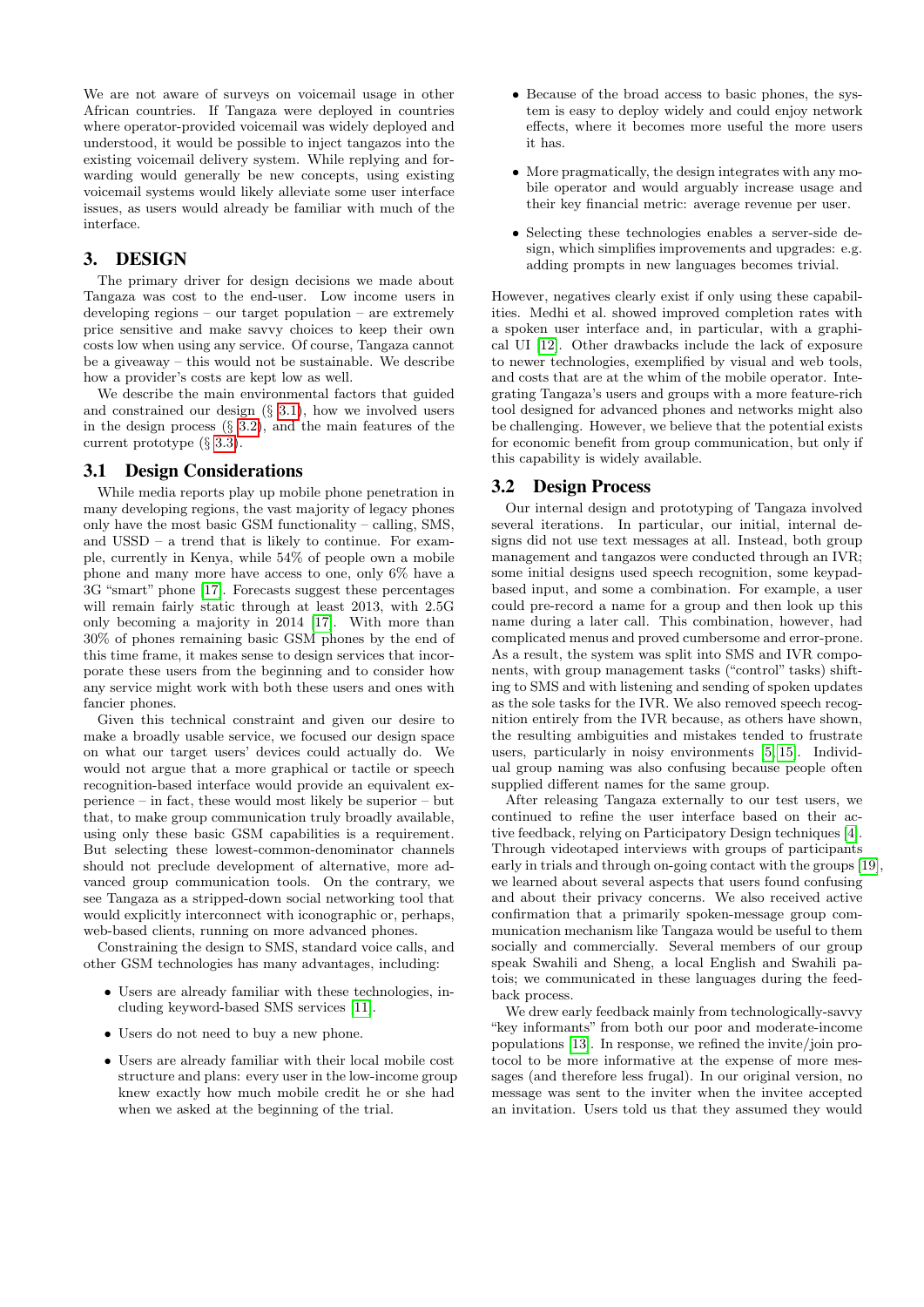

<span id="page-3-1"></span>Figure 2: Tangaza IVR. After new users select the language in which they would prefer the prompts, they can select to create a new tangazo for any of their groups, listen to tangazos, or hear more about the system.

be notified and, when they were not, they assumed a system or network error. We changed this so that the inviter was notified by SMS whenever the invitee confirmed joining the group. In addition, we added the ability for users to give themselves a pseudonym instead of having their phone number displayed on each message. As we discuss later, this only partially ameliorated security and privacy concerns.

#### <span id="page-3-0"></span>3.3 Features

We focus on Tangaza's limited, keypad-based (i.e. dualtone multi-frequency signaling, or DTMF) interactive voice response system, its controls for group administration via SMS, and its privacy and access control features.

#### *3.3.1 Simple IVR*

As noted above, early implementations of Tangaza included group administration commands within the IVR. Removing these greatly simplified the user interface, leaving tangazo creation and listening as the primary tasks.

Figure [2](#page-3-1) illustrates the IVR in its entirety. In addition to allowing short-cutting of menus at any point, the design of the IVR makes two main attempts to lower end-user costs. The first is the ability to hang up immediately after recording the tangazo and having this act as the confirmation that it should be sent. This would allow, for example, a person to record a twenty second tangazo in under approximately 22 seconds, assuming it took one second to select announce and one to select the target group. The second is the ability to flag messages as important, as one might flag or give a level of importance to an email. This allows users to segment off important messages they want to listen to again for faster access. In addition, users can skim through lists of tangazos, using skip, repeat, delete (from their perspective), and forward. The forwarding feature allows users to prefix their own new message on to the front of an existing tangazo.

We attempted to bootstrap users into groups in an intuitive manner, given the limited tools. For example, if a user attempted to create a tangazo but was not a member of any group, he or she would automatically receive a text containing instructions on how to create and join a group.

Figure 3: Common Tangaza commands

<span id="page-3-2"></span>

| Group creation:                                                 | create testgroup 2                                       |  |
|-----------------------------------------------------------------|----------------------------------------------------------|--|
|                                                                 |                                                          |  |
| Group deletion:                                                 | delete testgroup                                         |  |
| Add group<br>administrators:<br>Delete group<br>administrators: | addadmin 0711999555 0711999666<br>deleteadmin 0711999555 |  |
| User Invitation:                                                | invite testgroup 0722981234<br>0719115678                |  |
| Joining group:                                                  | join testgroup                                           |  |
|                                                                 |                                                          |  |
| Remove users<br>from group:                                     | remove 0711999111 0711999222                             |  |
| Leaving group:                                                  | leave testgroup                                          |  |
| Group messaging:                                                | <b>Ctestgroup Meeting is</b>                             |  |
|                                                                 | at 6pm tomorrow                                          |  |
| Disable group                                                   | quiet testgroup                                          |  |
| notifications:                                                  |                                                          |  |
| Enable group                                                    |                                                          |  |
| notifications:                                                  | listen testgroup                                         |  |
| Set nickname:                                                   | name Pau                                                 |  |

The IVR also includes one additional top-level option: to learn more about Tangaza. We included this so that (a) low-literate users could listen to the service description and (b) any user could choose to receive an SMS with a basic list of commands. Because the introduction SMS message also includes the service's phone number, a novice user could successfully begin using the system knowing either the text number (a short code) or the phone number (In countries where short phone numbers are available, this process could be simplified).

#### *3.3.2 SMS Command Set*

We attempted to limit the number of SMS commands that a typical user would need to use. We assumed that slightly advanced users would create groups, and only very advanced users would manage large groups, where banning, sharing administration, and removal would be required. This complements previous work on intermediated access [\[18\]](#page-9-12), where the advanced users are bearing a greater load in understanding the technology. We assume that most users would use the join and send (@groupname) SMS commands shown in the tangazo and text overview example in Figure [1.](#page-1-1) Alternatively, an intermediary user might complete the invite and join steps and a user with low technical literacy might only use send or, perhaps, use the IVR exclusively.

Figure [3](#page-3-2) lists the common SMS commands, which fall into three categories:

- Group administration: creating and deleting groups; removing users from groups; adding and removing group administrators;
- Configuring personal preferences: silencing, joining and leaving groups;
- Sending group texts.

The commands for group administration and personal preferences formed the basis for a user's ability to send and receive messages. When a user created or joined a group, they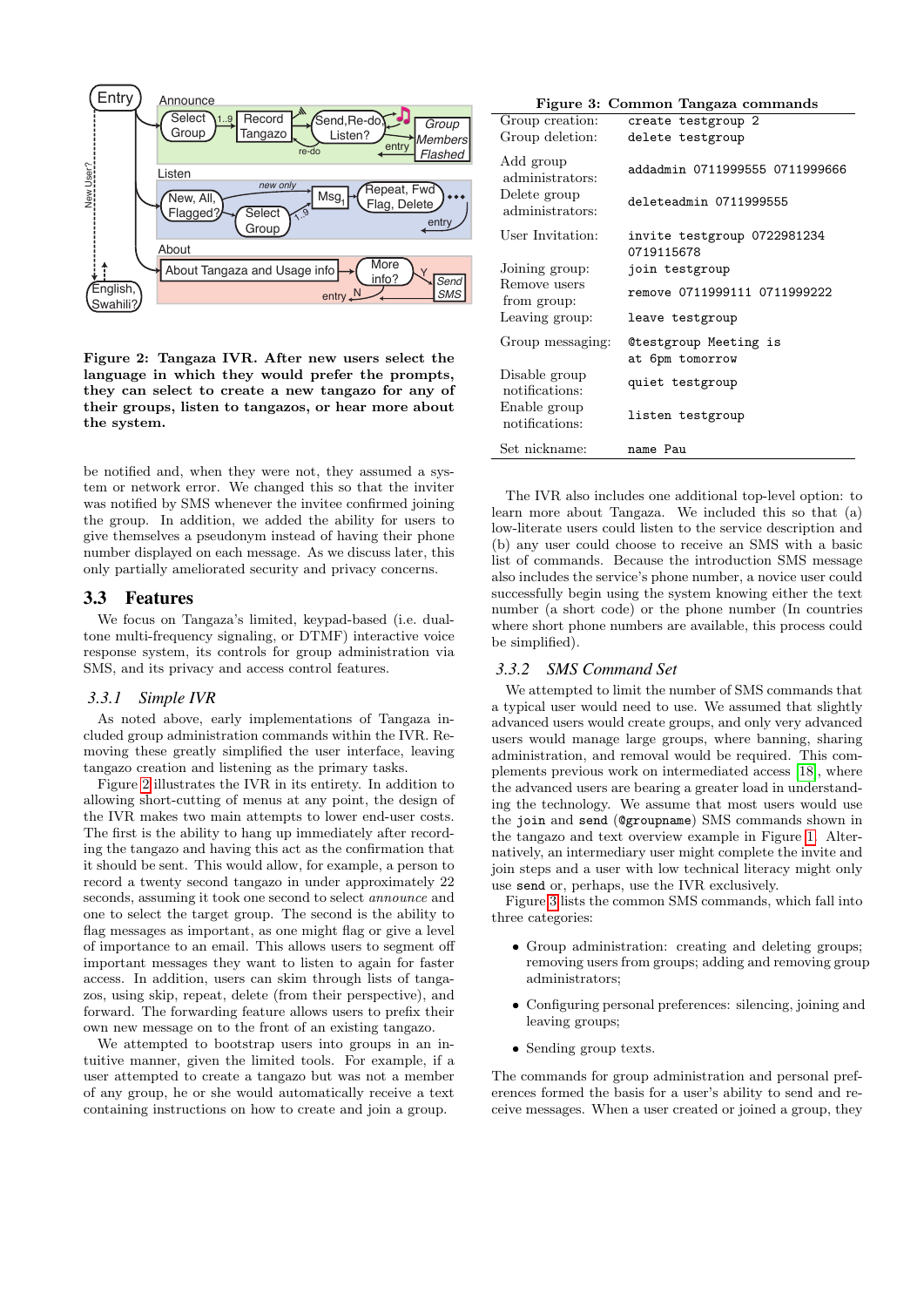could either choose a number to be assigned to the group or have the system do it automatically. This number mapped onto a number on the mobile phone's keypad; for example, group 1 mapped onto key number 1 on the keypad, and group 2 onto key number 2. This meant that a user was allowed only up to nine groups. Each group also had a unique name, which the user specified when creating the group. One exception was the default group, named "mine," which was always automatically created and assigned to the key number 1 as soon as the user joined Tangaza. To the user, the group was seen as "mine," to their friends the group's name was the user's phone number or nickname. When users were invited to a group, they were automatically assigned the key of the inviter if this was unused. The purpose of this was to improve intermediated use: the two users would tend to have the same key assigned to the same group, easing an explanation of the IVR, if required. Synonyms in local non-English languages and abbreviations for the commands are also accepted.

## *3.3.3 Privacy and Access Restrictions*

Mirroring our application use cases  $(\S 1)$  $(\S 1)$ , each group was categorized as public, private, or personal by its administrator. Public groups allow any member to invite anyone else; private groups only allow administrators to invite new members. For these two group types, any member can send a message; we rely on social controls (and optional banning) to limit spam. Public groups target sharing information across medium-to-large classes of people with a common interest, such as taxi drivers, farmers from a particular region, and fishermen. Private groups are meant for friends, workmates, and shared projects, for example. Although adding other group types such as "public broadcast" – where only select members can send to the group and all others are recipients – would be trivial, we favored simplicity over this level of granularity. The third type of group was the personal "mine" group: this provided a personal broadcast channel to be used among a group of friends, for example. While these access restrictions were a somewhat complex feature for many of our users, most understood their purpose because they directly mapped on to existing physical social relationships. Because trial participants concurred with the mapping of these access restrictions on to the scenarios we described, we did not change them as a result of user feedback.

In response to a feature request, we added the ability to hide one's own phone number and display a nickname instead. With many reported cases of mobile phone-based extortion schemes in Kenya, some users were concerned that their phone numbers would be used by people outside their control to target them.

## <span id="page-4-0"></span>4. IMPLEMENTATION

Tangaza is composed of two main subsystems, one to process incoming and outgoing SMS messages, and the other to handle the DTMF-based IVR. We describe our current implementation in this section and outline an alternative, more portable one, in Section [6.](#page-8-1) Figure [4](#page-4-1) illustrates these subsystems, their external connections to a mobile operator and an SMS provider, and internal connections to a database.



<span id="page-4-1"></span>Figure 4: Key Implementation Components. (a) Users interact with Tangaza's server-side implementation via a mobile operator. (b) Voice calls connect directly to a programmable PBX, an Asterisk server, over an E1 line. (c) SMS commands are sent through a third-party that runs an SMS center, which forwards them to an SMS gateway over HTTP. (d) The IVR logic processes user's calls. It primarily navigates over the pubs, i.e. sent tangazos, and subs, i.e. received tangazos, tables. (e) The SMS logic mainly alters the group administration tables, controlling future pubs and subs entries.

## 4.1 SMS Processing

Users sent and received SMS through a four-digit shortcode. When a user sent an SMS to this shortcode, it was routed by the service provider via a Kannel SMS gateway [\[10\]](#page-9-13) which then filtered and routed the messages to processing scripts written in Django [\[6\]](#page-9-14). The SMS processing unit is approximately 2500 lines of Kannel configuration and Django code. [1](#page-4-2)

Since the SMS shortcode number was not a toll-free number, users were sent an automatic reimbursement after each set of five SMS they sent to eliminate user costs during the trial.

# 4.2 Handling Voice and DTMF

The IVR was connected to the Public Switched Telephone Network through an E1 line that routed the calls to an Asterisk PBX [\[1\]](#page-8-6). An E1 line supports up to thirty simultaneous calls. Since the phone number used was not a toll-free number, a user had two options: either call-through at their own cost or flash the number and have the IVR call them back. Asterisk scripts presented the user with prompts that allowed them to navigate the system using DTMF input. The IVR logic is approximately 6500 lines of Perl code and a small Asterisk configuration.

The flash/call-back mechanism provided unlimited free use of the system, although we explicitly asked users not to abuse this. To prevent unintentional abuse, calls had a maximum time limit of ten minutes (this limit was not triggered during our trial). In addition, we instituted other limits, e.g. on the number of call-backs per day, to prevent misuse. A Tangaza operator could translate these limits into promotions to expand use of the service: for example,

<span id="page-4-2"></span><sup>&</sup>lt;sup>1</sup>The SMS and IVR code are available at [http://projects.](http://projects.forum.nokia.com) [forum.nokia.com](http://projects.forum.nokia.com) under the Affero GPL.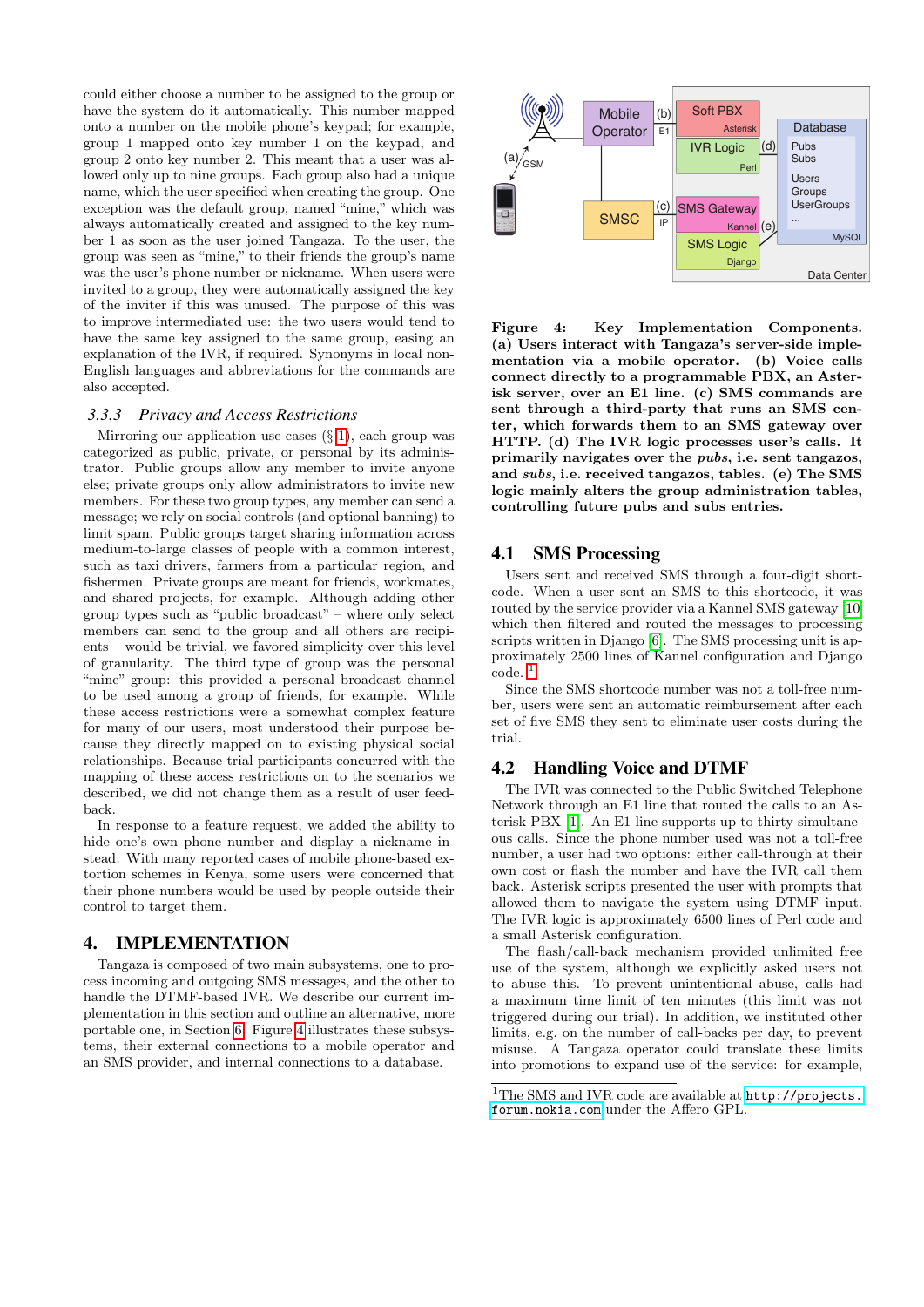Table 1: Population Demographics

<span id="page-5-2"></span>

|                       | Strathmore    | Slumcode                                      |
|-----------------------|---------------|-----------------------------------------------|
| Income                | medium - high | low                                           |
| Participants          | 87            | 13                                            |
| Age                   | $20 - 26$     | $18 - 40$                                     |
| Sample<br>occupations | students      | caterer, social worker,<br>unemployed, artist |
| Education             | University    | High school, College                          |
| Min/Call              | 5             | 2                                             |
| Calls/Day             | 3             | 3                                             |
| Texts/Day             | 5             | 3                                             |
| Budget/Day            | 137.5 Ksh     | 58.5 Ksh                                      |

offering  $x$  "free" (called-back) talk minutes and  $y$  reimbursed SMS. As the perception of value in the service changed, an operator could alter this cost structure easily because the units of mobile credit are well-understood.

We made two notable parameter choices in our implementations. First, because we were primarily interested in enabling quick, concise communication, we limited tangazo length to twenty seconds. Second, to remind users of unheard tangazos, they were flashed twice per day in addition to the initial notification.

## <span id="page-5-0"></span>5. EVALUATION

In order to learn about how different groups of people in a developing country would understand and use Tangaza, we deployed it in Nairobi, Kenya. We recruited two different user populations to try it, invite their friends and family, and give us feedback. We used this qualitative feedback along with quantitative data from logs to examine: how the two populations differed in their perception and use (§ [5.3\)](#page-5-1), how groups formed over time  $(\S 5.4)$  $(\S 5.4)$ , and how they perceived the user interface  $(\S 5.5)$  $(\S 5.5)$ . We discuss the findings in  $\S 5.6$ .

#### 5.1 Two Pilots

We deployed two separate pilots of Tangaza from February to April 2010 in: (a) Huruma Slum and (b) Strathmore University. Table [1](#page-5-2) summarizes the demographic differences between the pilots' populations. [2](#page-5-3)

#### *5.1.1 Slumcode (Huruma Slum)*

Our user population representing low-income users in a developing country came from a youth group called Slumcode. Slumcode focuses on personal development, primarily through community-based activities and technology education, and consists of twenty young people. The group is based in the Huruma Slum, a dense, low income settlement in Nairobi. Slumcode was selected because of its previous work with our organization; all members were invited to join, and thirteen people became active Tangaza users. Slumcode members have varying degrees of technological exposure and many have extended rural family members who have limited exposure and low literacy levels. In addition to free use of the service, the group was paid for its participation in the trial.



<span id="page-5-4"></span>Figure 5: Aggregate Calls and SMS during trial

#### *5.1.2 Strathmore University*

Our second user population came from Strathmore University, a business and IT-focused college in Nairobi. Strathmore students primarily come from middle and upper income levels; they are technologically adept, and active, but not always-connected, Internet users [\[26\]](#page-9-15). Out of similar university settings, we selected Strathmore because a member of our research team was a recent alumnus and able to orchestrate a high level of interest from students and faculty. While over 440 people from Strathmore have used Tangaza, we focus on 87 active users during the pilot period. While their use of Tangaza was reimbursed, the participants themselves were volunteers.

# 5.2 Methodology

We isolated the log records of active Tangaza participants during the trial period and asked them to complete an evaluation and impact assessment survey. Eleven Slumcode participants and nineteen Strathmore participants completed the survey. Because the Strathmore students were on holiday, they were given the option to complete the survey online. Participants were paid a small amount for completing the survey.

The survey examined comprehension, usage, likes, dislikes, preferences, impact on communication, ease of use, related costs, and comparison to other communication systems. In addition to the survey, the system logs showed how, when, and how often participants used Tangaza. By examining a subset of the texts and tangazos, we also gained some insight into the purpose of different messages and groups.

#### <span id="page-5-1"></span>5.3 Comparing User Populations

The two pilot groups used Tangaza in ways that primarily reflected differing levels of cost consciousness.

<span id="page-5-3"></span><sup>2</sup>Phone data are per-person medians of previous day's reported usage; budget estimate assumes in-network calls and SMS with a prepaid account.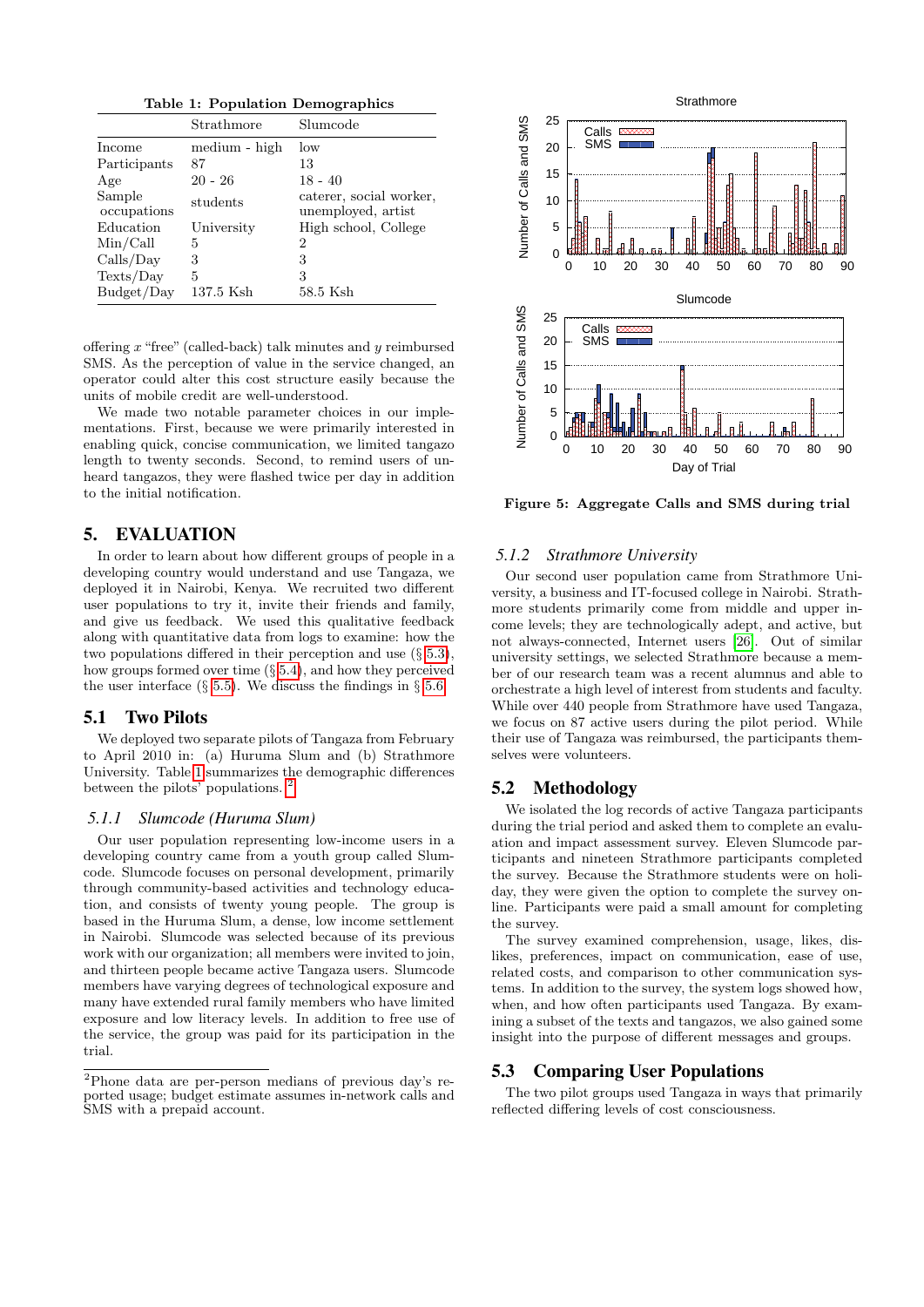

Figure 6: Length of tangazos exemplify the greater cost consciousness of Slumcode participants.

#### *5.3.1 Aggregate Usage Patterns*

We first examine aggregate usage of the pilots, as shown in Figure [5.](#page-5-4) From the data, we can make three observations. First, the Slumcode users texted far more often than Strathmore ones. This reflected a commonly stated preference among Strathmore users for tangazos over texts. For Slumcode users, this appeared to be an unconscious continuation of their standard behavior: because texting is a significantly cheaper method of communication outside of Tangaza, these users continued to text. Outside of Tangaza, Slumcode users allocate 50% more of their phone budget to texts than Strathmore users, at 18% vs. 12%, respectively (they text less overall because their total budgets are less than half of Strathmore users). Slumcode users also expressed how tangazos could be difficult to send or receive in noisy environments, such as buses, which are more common for this group.

Second, the per-person usage of Tangaza was significantly greater for the Slumcode group. While Strathmore had more calls in total due to their larger population, Slumcode had on average 65% more calls and 80% more texts per person per day. While this is due in part to a more focused pilot, it also reflects a stronger relevance of the service, as compared to other social networks that the Strathmore group had easy access to. Note that the SMS data only include sent group texts, not commands (e.g. join).

Third, Slumcode use diminished during the second half of the pilot. This occurred because a service provider did not have automatic reimbursements properly implemented at the beginning of the trial and, later, failed to note when the reimbursements did not succeed. Among this group of users – who knew their exact mobile credit – this led to significant frustration. While some users resumed using Tangaza, many remained distrustful, with some calling the service "very expensive."

#### *5.3.2 Cost Sensitivity*

The population demographic data in Table [1](#page-5-2) showed that Slumcode users tended to have short, frequent calls. Because mobile billing is per-second in Kenya, low income people have even evolved a short-hand speaking notation to save money: calls tend to be short and to the point; this is in addition to using missed calls to transfer or eliminate calling expense.

We found this maximization of resources extended into their use of the Tangaza pilot, even though the pilot was



<span id="page-6-2"></span><span id="page-6-1"></span>Figure 8: Distribution of number of groups each person joined. Users did not appear to be limited by the ten groups threshold.

free. Figure [6](#page-6-1) illustrates this pattern in comparison to the Strathmore participants, who do not appear to be as costconscious. Slumcode users consistently used almost all of their allotted twenty seconds per tangazo. In discussing this limit, two Slumcode users expressed a desire to leave multiminute tangazos, but most appreciated the known cost that short tangazos would bring for both senders and receivers.

While Slumcode users are more cost-conscious, both groups wished to limit expenses: 87% of all participants said they would prefer a prepaid tangazo/text allocation plan, which would prevent unforeseen high costs.

#### <span id="page-6-0"></span>5.4 Group Formation and Evolution

Growth and usage during the Tangaza pilots mirrored typical social participation rates, such as the Pareto contribution rates in Wikipedia [\[25\]](#page-9-16).

#### *5.4.1 Why some groups grew*

The most successful groups were based on pre-existing, non-virtual connections. For example, the "slumcode" group was active, as were several class, homework, and club groups within Strathmore. Slumcode also included groups that were used for church and family activities. Active groups tended to have a small subset of active members; for example, while everyone in the Slumcode pilot was a member of the group "slumcode," there were only four highly active members.

Many people initially stated that the nine group ceiling was too low. While 45% were members of only one group, many of the Slumcode participants, in particular, were members of two and often three groups. One person was a member of eight groups. Figure [8](#page-6-2) illustrates this distribution. An alternative, more flexible, design could number groups as short codes: having an e.g. four-digit code per group would be familiar, alleviate the nine group ceiling, and ensure that everyone used the same "key" for a given group.

Figure [7](#page-7-2) shows the change in group membership over the trial period for both pilots. It illustrates how the Slumcode participants, in particular, created many groups which often went unused; they did have three active groups, and one small group with an external member (10). Strathmore users tended to form larger groups based on class and club memberships. Several smaller groups were used for homework and socializing. Within groups, texts were primarily used casually and for greeting, while tangazos were for more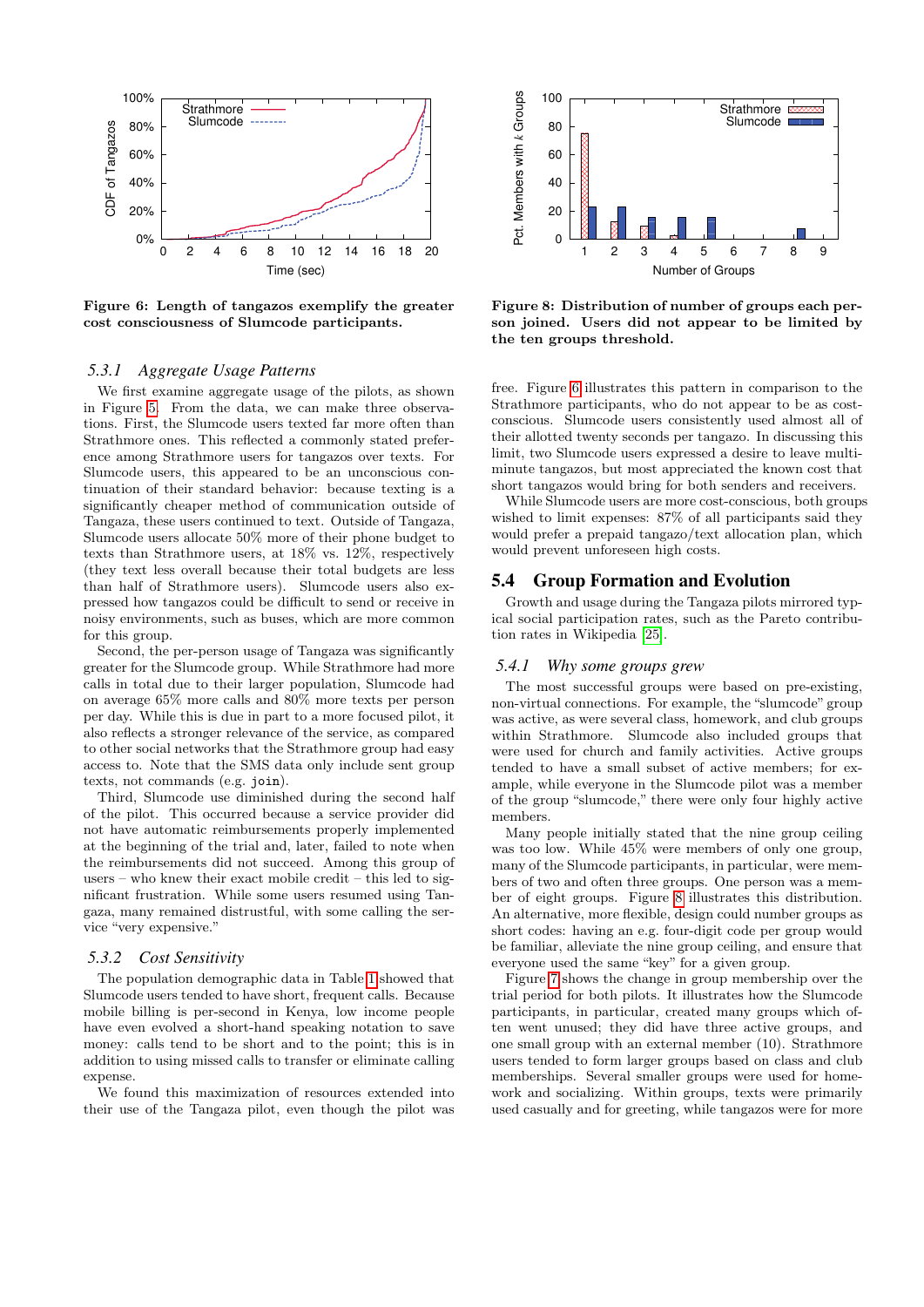

Figure 7: Change in group structure over trial period. Each box represents a group; each circle represents a person. Less active group membership is shown with dashed lines; solid lines show active membership. For example, in Strathmore Week 12, group 14 had five active users: 45, 47, 51, 52, 60 (upper right).

serious notifications such as changes in meeting schedule, homework discussions, and coordinating events.

#### *5.4.2 Why others did not*

While the more active groups were based on pre-existing local networks, some groups became dormant, mainly because the scale of the Tangaza pilot did not match the ubiquity of other online social networks. This was particularly true for the Strathmore group. Strathmore users said Tangaza was "not widely used yet," that "more people need to know of its existence," and"other people stopped tangazaring so I also followed suit."

#### <span id="page-7-1"></span>5.5 User Interface

Our design attempted to make creating and listening to new tangazos fast and, therefore, cheap. While most people said Tangaza was "somewhat easy" to use, some tasks were harder than others. People from both groups felt that sending a message was particularly easy, but creating groups and inviting people to them was particularly difficult. Many people wanted to use invalid characters (punctuation and spaces) in group names – e.g. "Deno R.I.P.," "odhoji's" – and were frustrated when these were rejected. Perhaps not surprisingly, some people expressed that there was a disconnect between which key needed to be pressed to select a group and the group itself. Users also wanted reinforcement that they had selected the correct group when using the IVR; we had not provided this to speed up the interaction. Instead, announcing the name of the selected group, as recorded by the group creator, could provide this feed-

<span id="page-7-2"></span>back. Another option would be to use speech recognition for group selection, where either the user or the administrator would have supplied the matching utterance; recognition and feedback in low-resource languages can be particularly tricky, however [\[16,](#page-9-17) [24\]](#page-9-18).

#### <span id="page-7-0"></span>*5.5.1 Notifications*

We received conflicting feedback on the new tangazo notification mechanism. Several users from both groups referred to the on-going notifications as "spam" and wished to "to avoid the buzzing and call backs;" another said "the system can at times be irritable by flashing you at odd times." Others liked being reminded that they had forgotten to dial in and listen to new tangazos, and liked that notifications occurred in a "flash of time." While the commands exist to silence notifications, people did not use these options.

One interesting trade-off that would become relevant in a large deployment is the Tangaza operator's decision on whether to alert users of new tangazos either by flashing or by SMS. In our pilots, users were given a missed call when they had a new tangazo. Instead of the single bit of information that a flash provides – "you have a new tangazo" – in many cases, users would have preferred to know the group name and the sender. In feedback, some users also mentioned ascribing priorities, which could then determine the notification mechanism; we left this out so as not to add another option to the IVR. For a Tangaza operator focusing on a small number of groups or on keeping costs to a minimum, flashing may be the right choice. But for a larger deployment where many users are part of many groups, switching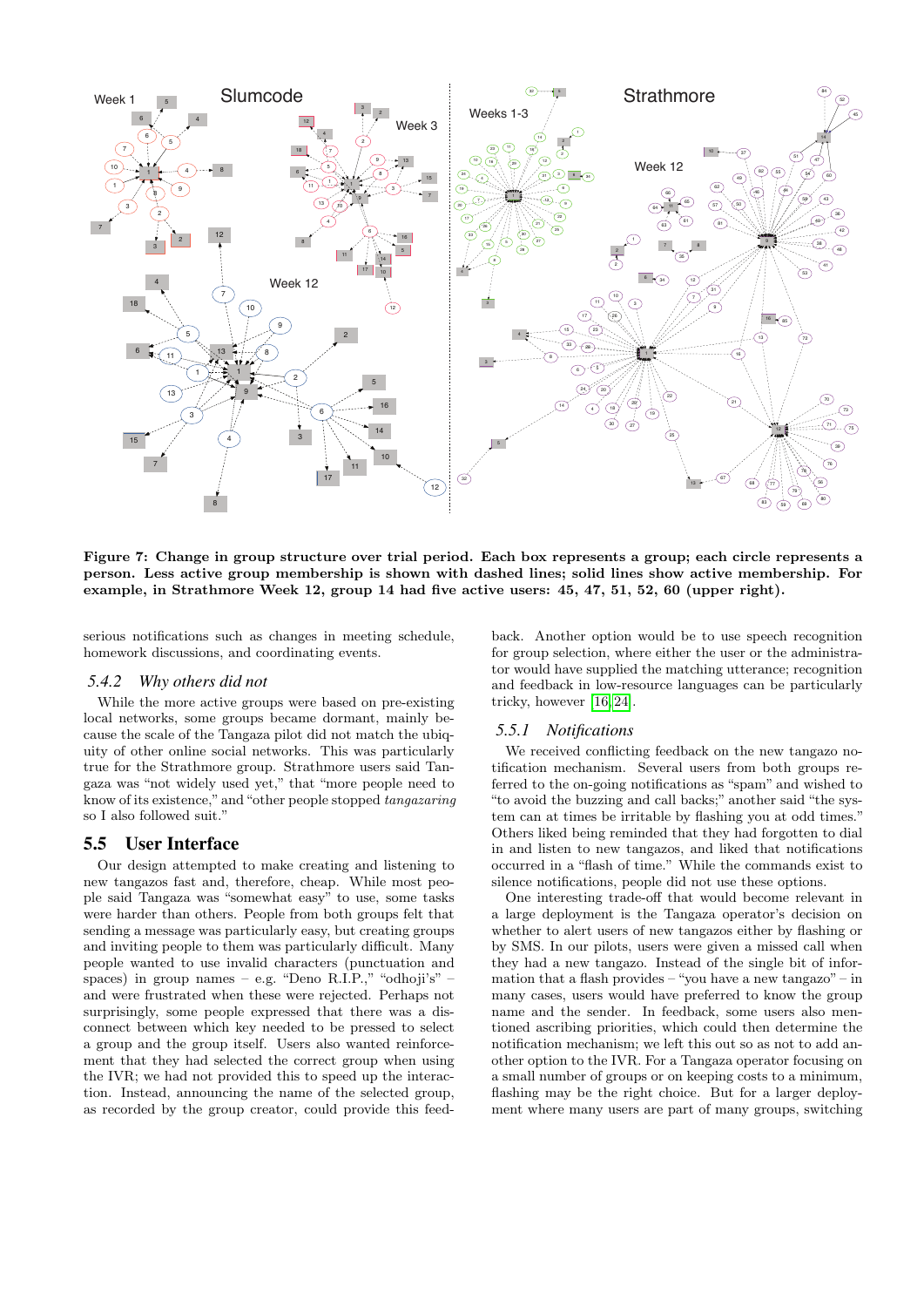to SMS as the notification mechanism is most likely preferable, as long as there is a financial mechanism to support it.

#### *5.5.2 Privacy and Access Restrictions*

Several Slumcode participants and one from Strathmore used the nickname feature to hide their identities. Many in Slumcode, in particular, continued to find privacy a concern, stating that "it shares the number with all the numbers in the group." This was due to not knowing about the feature rather than a problem with the feature itself: fewer than half of the Slumcode participants remembered about nicknames whereas 2/3 of Strathmore knew about this feature.

All groups used the default "public" level of access. Because participants knew each other, it is unclear if our proposed access controls would, in fact, map well on to larger groups, which would presumably be more of a management challenge.

# <span id="page-8-7"></span>5.6 Discussion

When we asked participants to describe in their own words what Tangaza is about, almost all mentioned its focus on spoken messages, one calling it simply: "audio twitter." As previous work found [\[8\]](#page-9-2), most of our participants preferred spoken messages over texts: according to a Strathmore participant, "Text does not work...voice you get to capture people's emotions in their voices." Thus, while texting is cheap, there appears to be significant demand for spoken messaging among both income groups.

Other examples of this demand were a willingness to pay and a desire to expand the service to rural relatives. When asked what pre-paid package of Tangaza phone minutes and SMS they would prefer, users in both groups selected plans that cost a little more than one USD per week, saying they were "affordable;" they also marked as affordable plans where little or none of the cost was covered by the operator, showing the service could be self-sustaining or moderately subsidized. In addition, Slumcode participants asked for a"grandmother mode" that would provide their non-technically savvy relatives with a reduced, simpler interface; it would, for example, play new tangazos immediately, without any IVR selection.

# <span id="page-8-1"></span>6. FUTURE WORK

Tangaza "in a suitcase." While we have focused on singlecountry, long-term deployments of Tangaza, there are cases where a group would want to install it quickly in a new location. For example, Ushahidi, which aggregates and relays crisis information from many on-the-ground sources using their mobile phones, is currently SMS-based [\[23\]](#page-9-19). In order to deploy a spoken hybrid of Tangaza and Ushahidi, where sources can send spoken as well as text reports, Tangaza would need to become portable: because crises can occur anywhere, this Tangaza "in a suitcase" would need to be deployed in days, not months.

This appears feasible with three changes to our current implementation. First, our E1 and SMS lines can be replaced with a GSM modem bank. To contact the system and leave a new spoken message, users would flash a wellknown phone number – advertised on the radio, for example – and a different phone from the bank would call back, freeing up the well-known number. Second, much as Ushahidi is customized for each deployment now, the Tangaza/Ushahidi

operator would first customize the series of IVR prompts. In addition, the initial set of groups for each user could be preset, hastening group growth at the expense of some flexibility. Third, to protect reporter privacy, we would require each user mask their phone number with a nickname. We plan to pursue these changes to Tangaza in collaboration with Ushahidi in the near future.

Community education. Many NGOs and government institutions focus on mass education of issues such as family planning, farming, and health. Agencies often only have the capacity to organize brief events where pamphlets are distributed; there is no forum to express problems and ask questions. Like Avaaj Otalo [\[14\]](#page-9-20), Tangaza could be used as a platform for community education. Several NGOs, including LifeBloom in Naivasha, Kenya, have expressed interest in using Tangaza for this purpose.

## <span id="page-8-2"></span>7. CONCLUSION

Tangaza provides a low-cost group communication tool that can be used with basic cell phones with no installed software. It aims to enable primarily low-income users to form groups and send and respond to spoken messages and SMS texts within these groups. Through a simplified command interface that is accessed mainly through SMS, Tangaza intends to complement and connect to more robust group messaging systems that may be deployed to other users' more advanced mobile phones.

We described the design and implementation of Tangaza, and showed how two pilot groups, containing middle-andupper and low-income participants, respectively, used it during a three month trial. We found that many previous mobile usage patterns were continued in Tangaza, particularly for the low-income group, and that pre-existing social networks tended to thrive, whereas other groups did not. We also found significant privacy concerns regarding users' phone numbers and a long-term loss of trust among some participants when reimbursements were slower than anticipated.

With improvements to the user interface and with more stable and fluid mobile credit transfers, our prototype of Tangaza depicts a demand for speech-focused group communication tools. These tools may, in turn, continue to alter the economics of developing regions beyond what the mobile phone has already achieved.

#### Acknowledgment

We thank: Tito Mburu, our Asterisk guru; the Strathmore and Slumcode groups, in particular Albert Nashon and Ann Odhoji and the members of SUITSA; and Jussi Impiö, head of NRC/Africa.

#### 8. REFERENCES

- <span id="page-8-6"></span>[1] Asterisk: The Open Source PBX and Telephony Platform. <http://asterisk.org>.
- <span id="page-8-3"></span>[2] Bubble Talk. <http://bubblemotion.com>.
- <span id="page-8-0"></span>[3] S. Daniel, J. Ellis, and T. Truscott. USENET: A General Access UNIX Network. Duke University, 1980.
- <span id="page-8-5"></span>[4] A. Dearden and H. Rizvi. Participatory IT Design and Participatory Development: a Comparative Review. In Proc. of Participatory Design Conference, Oct. 2008.
- <span id="page-8-4"></span>[5] C. Delogu, A. D. Carlo, P. Rotundi, and D. Sartori. Usability Evaluation of IVR Systems with DTMF and